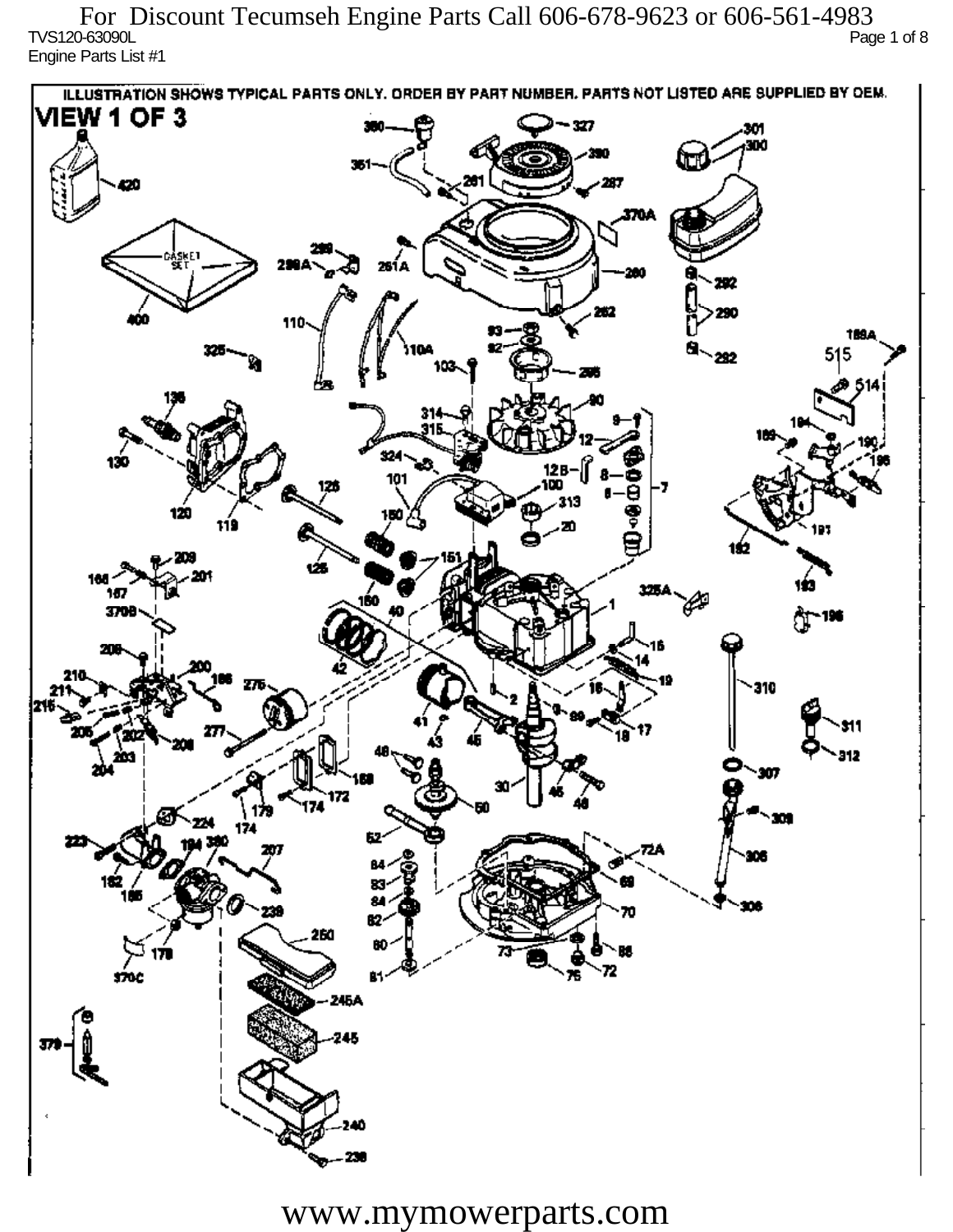| Ref # Part Number    |  | Qty Description                           |  |  |  |
|----------------------|--|-------------------------------------------|--|--|--|
| 1 36478A             |  | Cylinder (Incl. 2,7,20 & 125)             |  |  |  |
| 2 26727              |  | 2 Dowel Pin                               |  |  |  |
| 6 33734              |  | <b>Breather Element</b>                   |  |  |  |
| 7 36557              |  | Breather Body Ass'y. (Incl. 6 & 12)       |  |  |  |
| 12 36558             |  | <b>Breather Cover &amp; Tube</b>          |  |  |  |
| 14 28277             |  | Washer                                    |  |  |  |
| 15 30589             |  | Governor Rod (Incl. 14)                   |  |  |  |
| 16 31383A            |  | Governor Lever                            |  |  |  |
| 17 31335             |  | Governor Lever Clamp                      |  |  |  |
| 18 650548            |  | Screw, 8-32 x 5/16"                       |  |  |  |
| 19 31361             |  | <b>Extension Spring</b>                   |  |  |  |
| 20 32600             |  | Oil Seal                                  |  |  |  |
| 30 34570A            |  | Crankshaft                                |  |  |  |
| 40 36073             |  | Piston, Pin & Ring Set (Std.)             |  |  |  |
| 40 36074             |  | Piston, Pin & Ring Set (.010" OS)         |  |  |  |
| 40 36075             |  | Piston, Pin & Ring Set (.020" OS)         |  |  |  |
| 41 36070             |  | Piston & Pin Ass'y. (Std.) (Incl. 43)     |  |  |  |
| 41 36071             |  | Piston & Pin Ass'y. (.010" OS) (Incl. 43) |  |  |  |
| 41 36072             |  |                                           |  |  |  |
|                      |  | Piston & Pin Ass'y. (.020" OS) (Incl. 43) |  |  |  |
| 42 36076             |  | Ring Set (Std.)                           |  |  |  |
| 42 36077             |  | Ring Set (.010" OS)                       |  |  |  |
| 42 36078             |  | Ring Set (.020" OS)                       |  |  |  |
| 43 20381             |  | 2 Piston Pin Retaining Ring               |  |  |  |
| 45 32875             |  | Connecting Rod Ass'y. (Incl. 46)          |  |  |  |
| 46 32610A            |  | 2 Connecting Rod Bolt                     |  |  |  |
| 48 27241             |  | 2 Valve Lifter                            |  |  |  |
| 50 35992             |  | Camshaft (MCR)                            |  |  |  |
| 52 29914             |  | Oil Pump Ass'y.                           |  |  |  |
| 69 35261             |  | * Mounting Flange Gasket                  |  |  |  |
| 70 34311D            |  | Mounting Flange (Incl. 72 thru 83)        |  |  |  |
| 72A 28534            |  | Oil Drain Plug                            |  |  |  |
| 72 36083             |  | Oil Drain Plug                            |  |  |  |
| 75 27897             |  | Oil Seal                                  |  |  |  |
| 80 30574A            |  | <b>Governor Shaft</b>                     |  |  |  |
| 81 30590A            |  | Washer                                    |  |  |  |
| 82 30591             |  | Governor Gear Ass'y. (Incl. 81)           |  |  |  |
| 83 30588A            |  | Governor Spool                            |  |  |  |
| 86 650488            |  | 6 Screw, 1/4-20 x 1-1/4"                  |  |  |  |
| 89 611004            |  | <b>Flywheel Key</b>                       |  |  |  |
| 90 611112            |  | Flywheel                                  |  |  |  |
| 92 650815            |  | <b>Belleville Washer</b>                  |  |  |  |
| 93 650816            |  | <b>Flywheel Nut</b>                       |  |  |  |
| 100 34443A           |  | Solid State Ignition                      |  |  |  |
| 101 610118           |  | Spark Plug Cover                          |  |  |  |
| 103 651007           |  | 2 Screw, Torx T-15, 10-24 x 15/16"        |  |  |  |
| 110B 36230           |  | <b>Ground Wire</b>                        |  |  |  |
| 110 34961            |  | <b>Ground Wire</b>                        |  |  |  |
| 119 36477            |  | * Cylinder Head Gasket                    |  |  |  |
| 120 36476            |  | <b>Cylinder Head</b>                      |  |  |  |
| 125 36471            |  | 1 Exhaust Valve (Std.) (Incl. 151)        |  |  |  |
| 125 36472            |  | Exhaust Valve (1/32" OS) (Incl. 151)      |  |  |  |
| 126 29314B           |  | Intake Valve (Std.) (Incl. 151)           |  |  |  |
| 126 29315C           |  | Intake Valve (1/32" OS) (Incl. 151)       |  |  |  |
| 130 6021A            |  | 8 Screw, 5/16-18 x 1-1/2"                 |  |  |  |
| 135 35395            |  | Resistor Spark Plug (RJ19LM)              |  |  |  |
| 150 35991            |  | 2 Valve Spring                            |  |  |  |
| 151 31673            |  | 2 Valve Spring Cap                        |  |  |  |
| 169 27234A           |  | 1 * Valve Cover Gasket                    |  |  |  |
|                      |  |                                           |  |  |  |
| www.mymowerparts.com |  |                                           |  |  |  |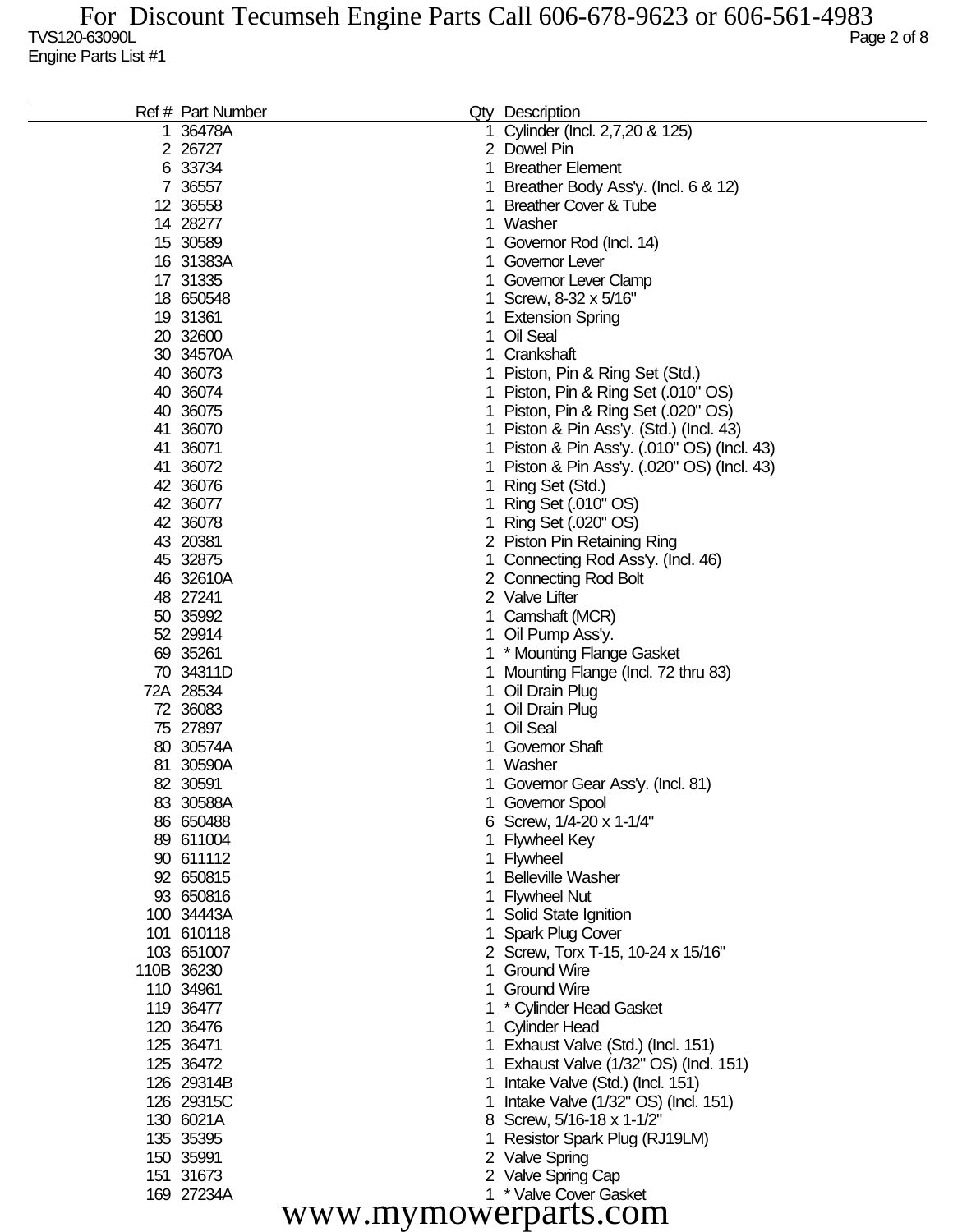| Ref # Part Number |   | Qty Description                                                  |
|-------------------|---|------------------------------------------------------------------|
| 172 32755         |   | 1 Valve Cover                                                    |
| 174 30200         |   | 2 Screw, 10-24 x 9/16"                                           |
| 178 29752         |   | 2 Nut & Lock Washer, 1/4-28                                      |
| 179 30593         | 1 | <b>Retainer Clip</b>                                             |
| 182 6201          |   | 2 Screw, 1/4-28 x 7/8"                                           |
| 184 26756         |   | * Carburetor To Intake Pipe Gasket                               |
| 185 31384A        |   | Intake Pipe (Incl. 224)                                          |
| 186 34337         |   | Governor Link                                                    |
| 189 650839        |   | 2 Screw, 1/4-20 x 3/8"                                           |
| 191 36559         |   | S.E. Brake Bracket (Incl. 195)                                   |
| 195 610973        | 1 | Terminal                                                         |
| 200 33131A        |   | Control Bracket (Incl. 202 thru 206)                             |
| 202 36482         |   | <b>Compression Spring</b>                                        |
| 203 31342         |   | <b>Compression Spring</b>                                        |
| 204 650549        |   | Screw, 5-40 x 7/16"                                              |
| 205 650777        |   | Screw, 6-32 x 21/32"                                             |
| 206 610973        |   | Terminal                                                         |
|                   |   | <b>Throttle Link</b>                                             |
| 207 34336         |   |                                                                  |
| 209 30200         |   | Screw, 10-24 x 9/16"                                             |
| 210 27793         |   | <b>Conduit Clip</b>                                              |
| 211 28942         |   | Screw, 10-32 x 3/8"                                              |
| 223 650451        |   | 2 Screw, 1/4-20 x 1"                                             |
| 224 34690A        |   | * Intake Pipe Gasket                                             |
| 238 650806        |   | 2 Screw, 10-32 x 5/8"                                            |
| 239 34338         |   | * Air Cleaner Gasket                                             |
| 240 34858         |   | Air Cleaner Body                                                 |
| 245 34340         |   | Air Cleaner Filter                                               |
| 260 35484         |   | <b>Blower Housing</b>                                            |
| 261 30200         |   | 2 Screw, 10-24 x 9/16"                                           |
| 262 650831        |   | 2 Screw, 1/4-20 x 1/2"                                           |
| 275 36491         |   | Muffler (Incl. 277)                                              |
| 277 650988        |   | Screw, 1/4-20 x 2-5/16"                                          |
| 285 35000A        |   | <b>Starter Cup</b>                                               |
| 287 650926        |   | 2 Screw, 8-32 x 21/64"                                           |
| 290 34357         |   | <b>Fuel Line</b>                                                 |
| 292 26460         |   | 2 Fuel Line Clamp                                                |
| 300 34476A        |   | 1 Fuel Tank (Incl. 292 & 301)                                    |
| 301 35355         |   | 1 Fuel Cap                                                       |
| 305 35577         |   | 1 Oil Fill Tube                                                  |
| 306 34265         |   | 1 * "O"-Ring                                                     |
| 307 35499         |   | 1 "O"-Ring                                                       |
| 309 650562        |   | 1 Screw, 10-32 x 1/2"                                            |
| 310 35578         |   | <b>Dipstick</b>                                                  |
| 313 34080         |   | 1 Spacer                                                         |
| 324 33177         |   | Terminal                                                         |
| 327 35392         |   | 1 Starter Plug                                                   |
| 370A 36261        |   | 1 Lubrication Decal                                              |
| 380 632099        |   | 1 Carburetor (Incl. 184)                                         |
| 390 590694        |   | 1 Rewind Starter (NOTE: This engine could have been built        |
|                   |   | with 590686 starter. Refer to the design of the air intake       |
|                   |   | louvers for part identification. Individual starter parts do not |
|                   |   | interchange.)                                                    |
|                   |   |                                                                  |
| 400 36481         |   | 1 * Gasket Set (Incl. items marked PK i n notes) Incl. part #'s  |
|                   |   | 26756 (1), 27234A (1), 33735 (1), 34265 (1), 34338 (1),          |
|                   |   | 34690A (1), 35261 (1), 36477 (1)                                 |
| 420 730225        |   | 1 SAE 30 4-Cycle Engine Oil (Quart)                              |
|                   |   |                                                                  |

www.mymowerparts.com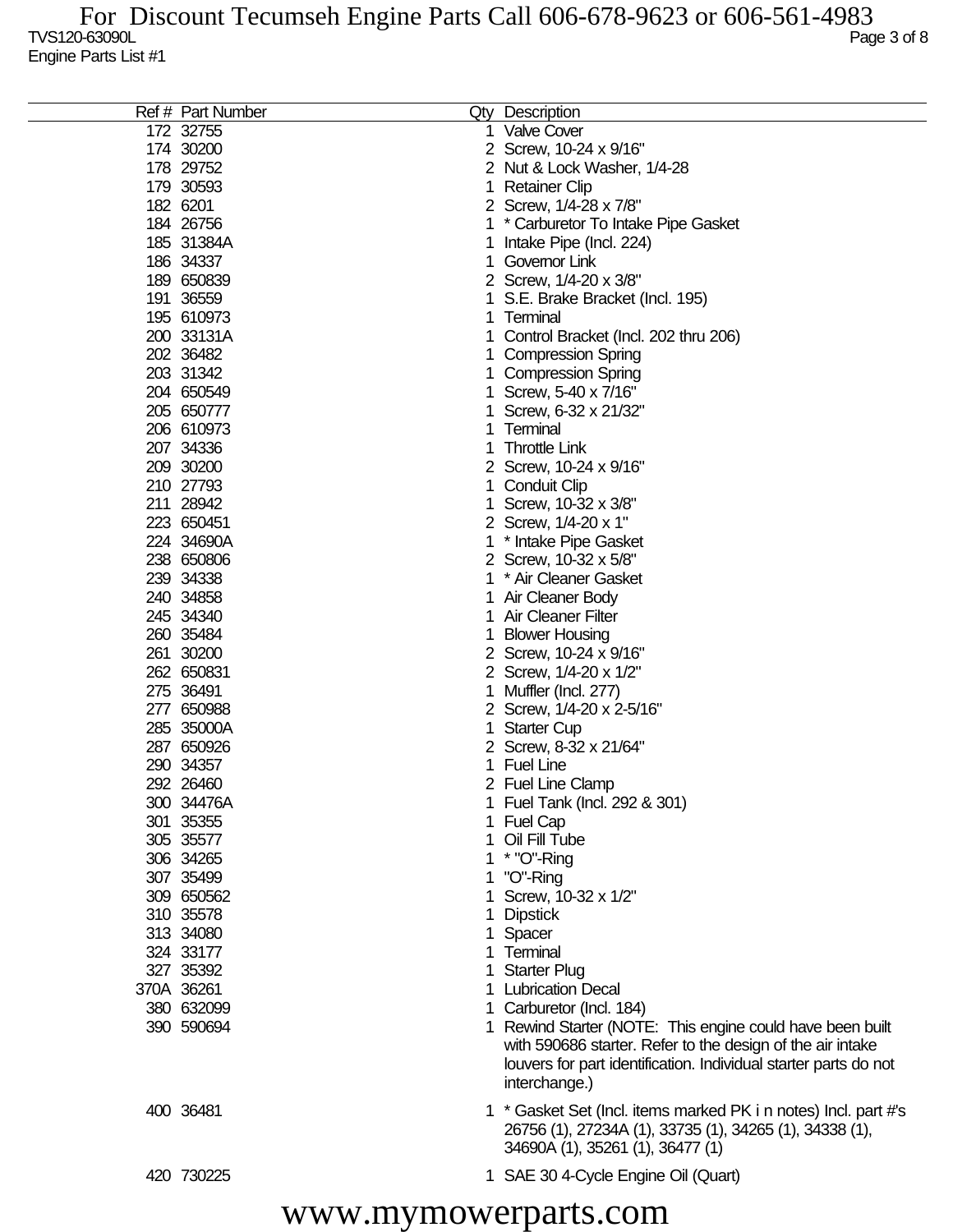| Ref # Part Number | Qty Description                                                                                                                                                                                                                                                              |
|-------------------|------------------------------------------------------------------------------------------------------------------------------------------------------------------------------------------------------------------------------------------------------------------------------|
| 514 36458         | Brake Lock Out Device (Incl. 515) WARNING! Do not use the<br>brake lock out device on engines required to meet CPSC<br>safety standard for walkbehind power lawnmowers, Title 16,<br>Part 1205 of the code of Federal Regulations or you will be in<br>violation of the law. |
| 515 650926        | 1 Screw, 8-32 x 21/32"                                                                                                                                                                                                                                                       |
|                   |                                                                                                                                                                                                                                                                              |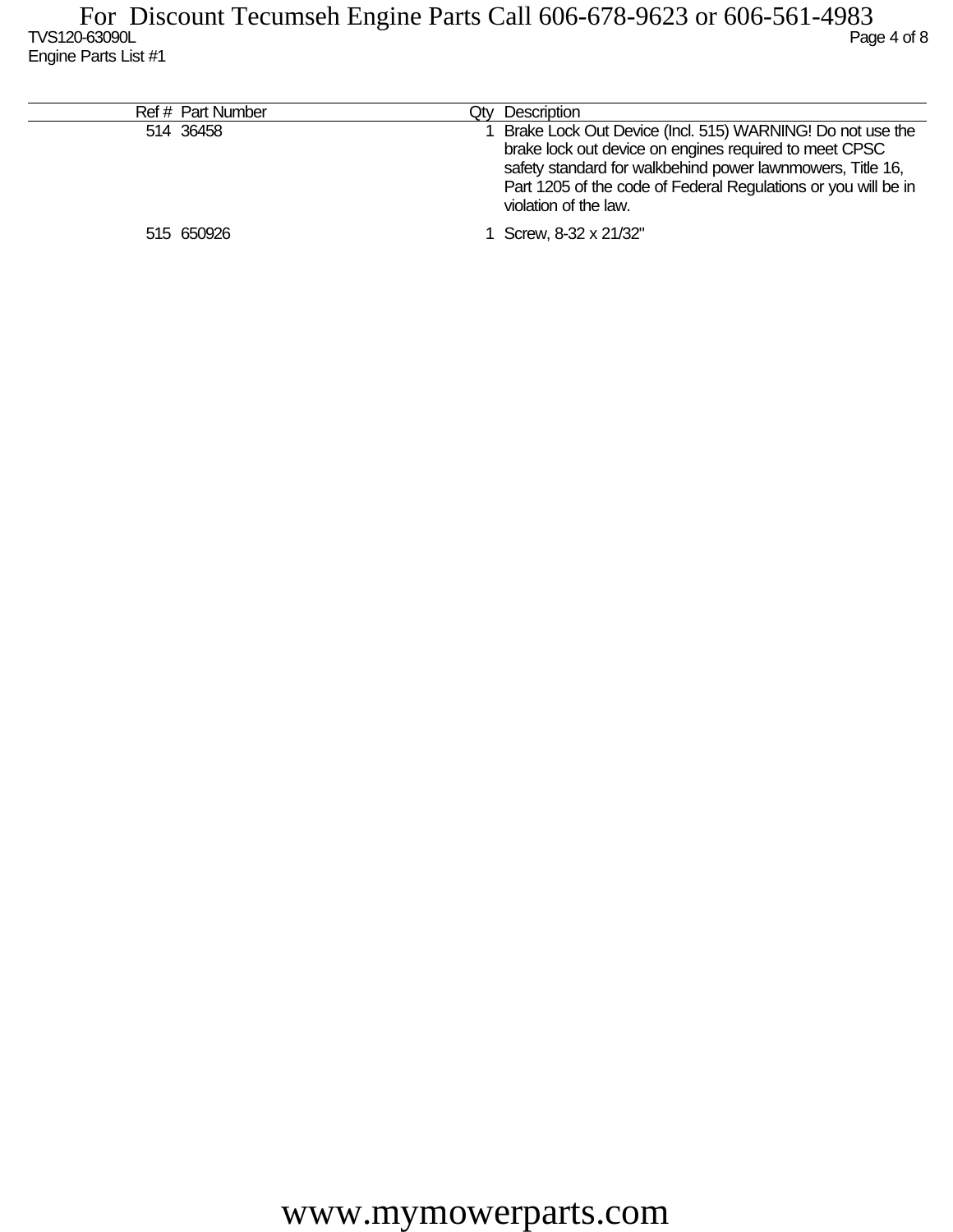TVS120-63090L Page 5 of 8 Engine Parts List #2 For Discount Tecumseh Engine Parts Call 606-678-9623 or 606-561-4983



www.mymowerparts.com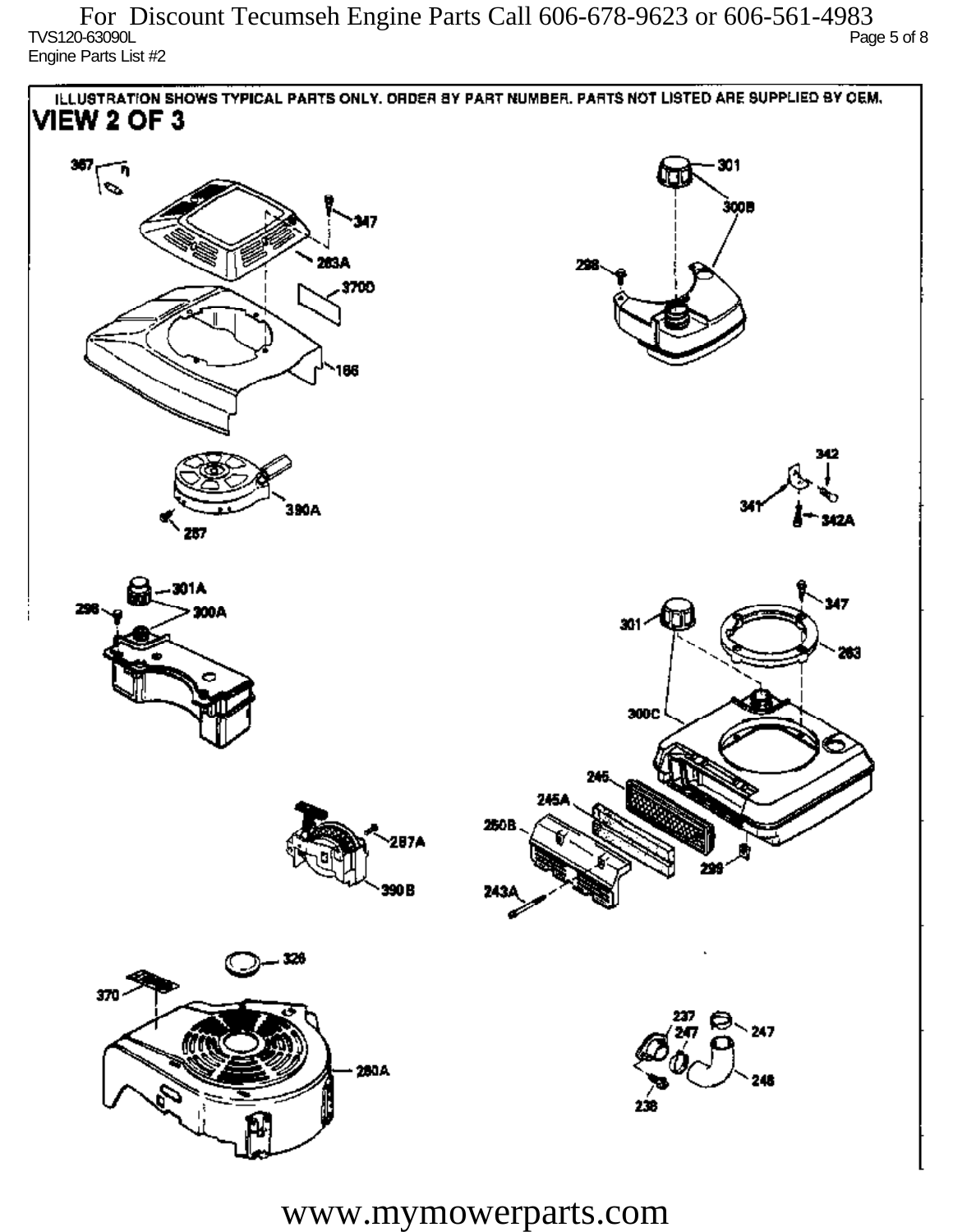| Ref # Part Number | Qtv | Description                                                                                                                                                                                                  |
|-------------------|-----|--------------------------------------------------------------------------------------------------------------------------------------------------------------------------------------------------------------|
| 92 650815         |     | <b>Belleville Washer</b>                                                                                                                                                                                     |
| 110B 36230        |     | 1 Ground Wire                                                                                                                                                                                                |
| 191 36559         |     | 1 S.E. Brake Bracket (Incl. 195)                                                                                                                                                                             |
| 238 650806        |     | 2 Screw, 10-32 x 5/8"                                                                                                                                                                                        |
| 245 34340         |     | 1 Air Cleaner Filter                                                                                                                                                                                         |
| 287 650926        |     | 2 Screw, 8-32 x 21/64"                                                                                                                                                                                       |
| 298 28763         |     | 3 Screw, 10-32 x 35/64"                                                                                                                                                                                      |
| 301 35355         |     | 1 Fuel Cap                                                                                                                                                                                                   |
| 370A 36261        |     | 1 Lubrication Decal                                                                                                                                                                                          |
| 390 590694        |     | 1 Rewind Starter (NOTE: This engine could have been built<br>with 590686 starter. Refer to the design of the air intake<br>louvers for part identification. Individual starter parts do not<br>interchange.) |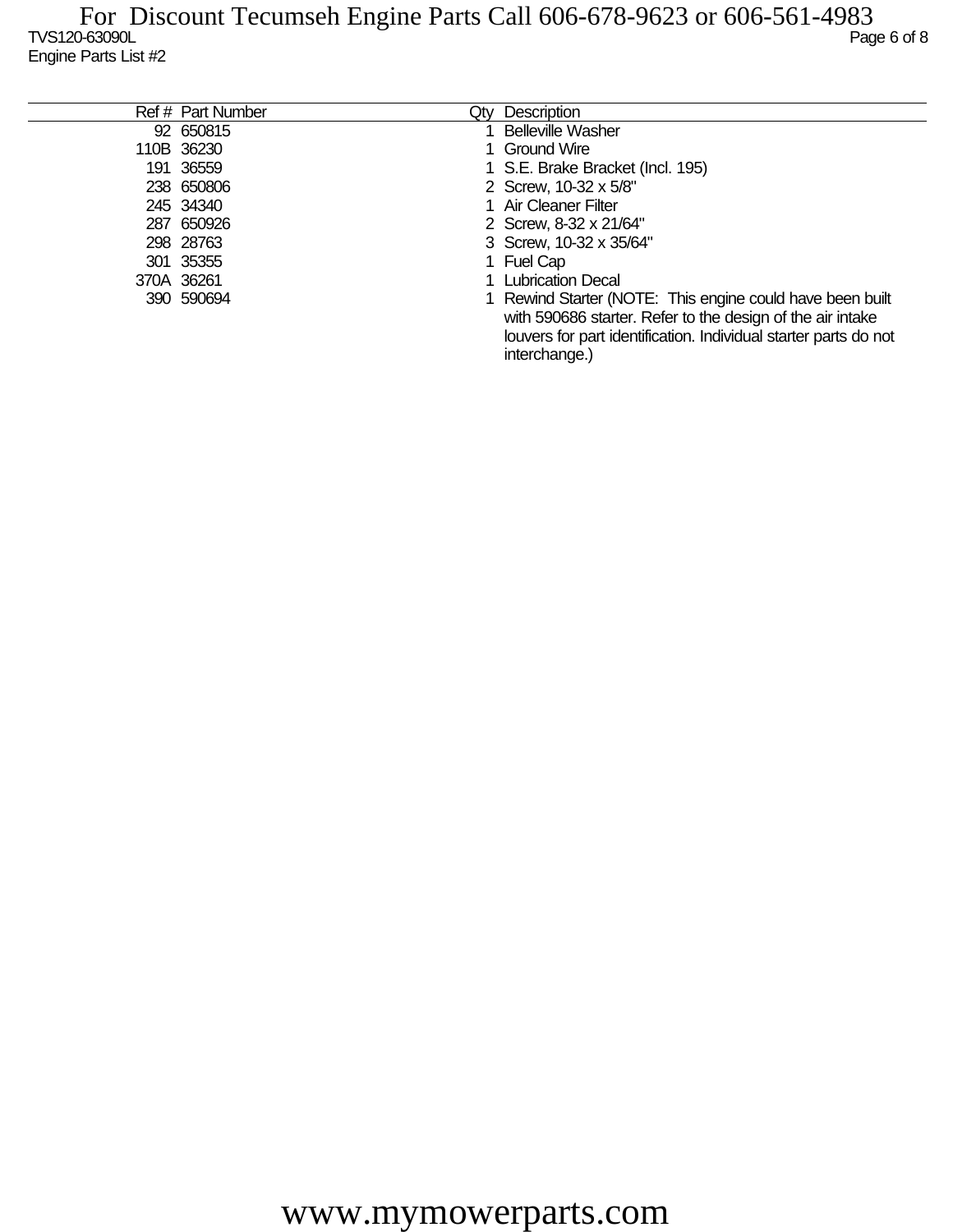TVS120-63090L Page 7 of 8 Engine Parts List #3 For Discount Tecumseh Engine Parts Call 606-678-9623 or 606-561-4983



www.mymowerparts.com